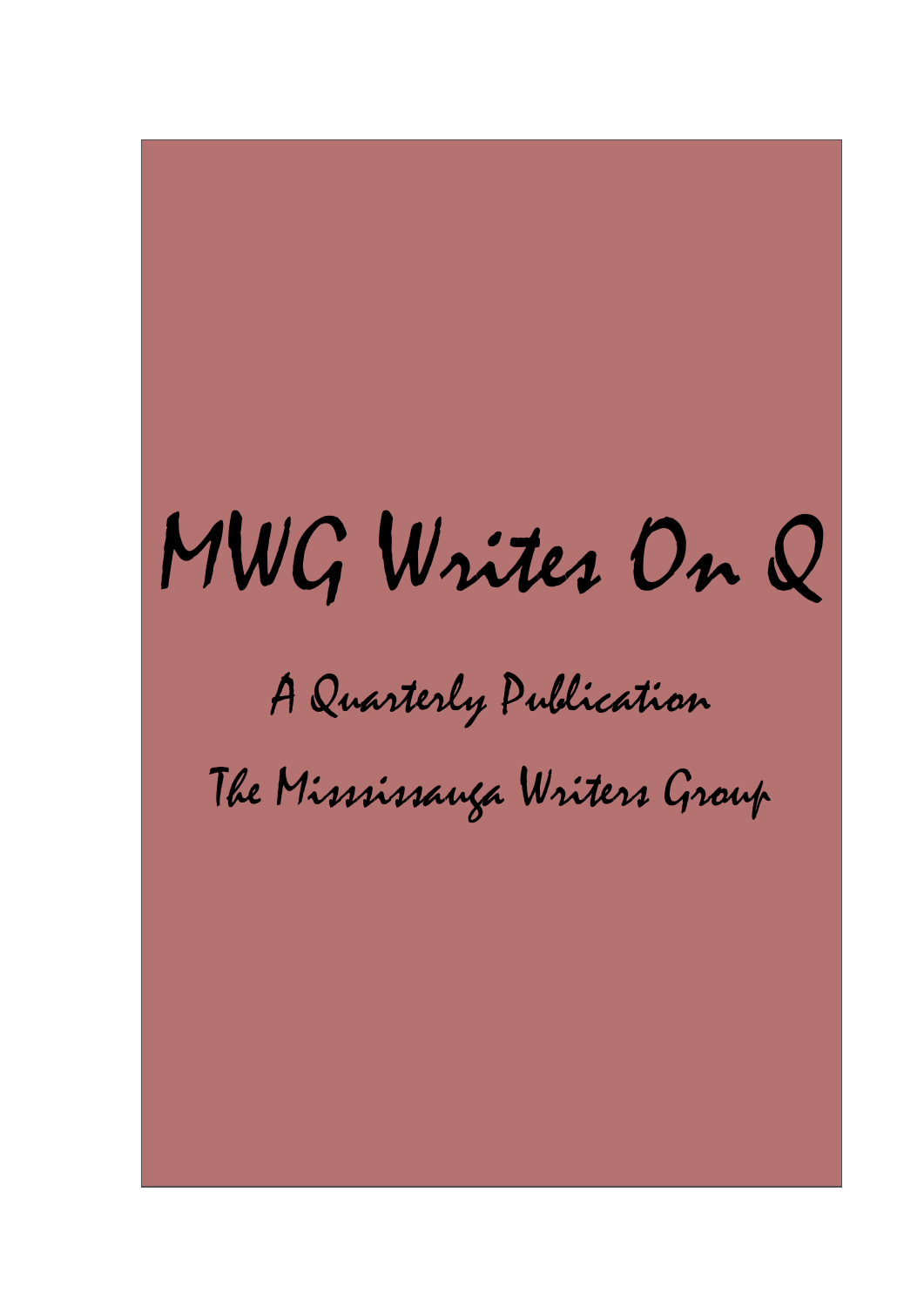#### **Mississauga Writers Group**

the Written Promoting

 $\mathbb{P}^{\text{\tiny{Written}}}$ MWG Writes On

### From The Editor

Welcome to the third issue of the Mississauga Writers Group's quarterly magazine MWG Writes on Q. It has been a good quarter for the group. We launched our second anthology WordFest, Celebrating Our Journeys. We also participated in the Culture Days Festival at the Mississauga Central Library. Details of the event are included in this issue.

Several of our members had new book releases including Scott Berger's debut novel Quite the Catch, Nicholas Boving's Castle Dark, Angela Ford's Time to Love, Samna Ghani's Mirror of Love, Rashmi Pluscec's Desolate World and Ian Stout's Murder Unedited. We've been busy!

In this issue, you will find a variety of prose, poetry and writing tips. We also talk about the Toronto International Film Festival as reported from location by Veronica Lerner, an active member of our group. We hope you will enjoy this issue and as always, any feedback will be greatly appreciated.

Happy Reading!

**Samna Ghani** 

*Editor*

## **In This Issue**

Book Launch [@CultureDays](mailto:@CultureDays) *by* Mississauga Writers Group

Imprisoned - Poetry *by* Rashmi Pluscec

Featured Author – Scott Berger interviewed *by* Samna Ghani

Help – Poetry *by* Veronica Lerner

Writing a Screenplay. Writing Tips *by* Nicholas Boving

In Memory of a Masterpiece – Poetry *by* Daniela Oana

The Toronto International Film Festival *by* Veronica Lerner

Nothing – Health Tips *by* Elizabeth Banfalvi

*Editor: Samna Ghani*

*Assistant Editor: Rashmi Pluscec*

*Copy Editor: Elizabeth Banfalvi*

#### **Oct 2015**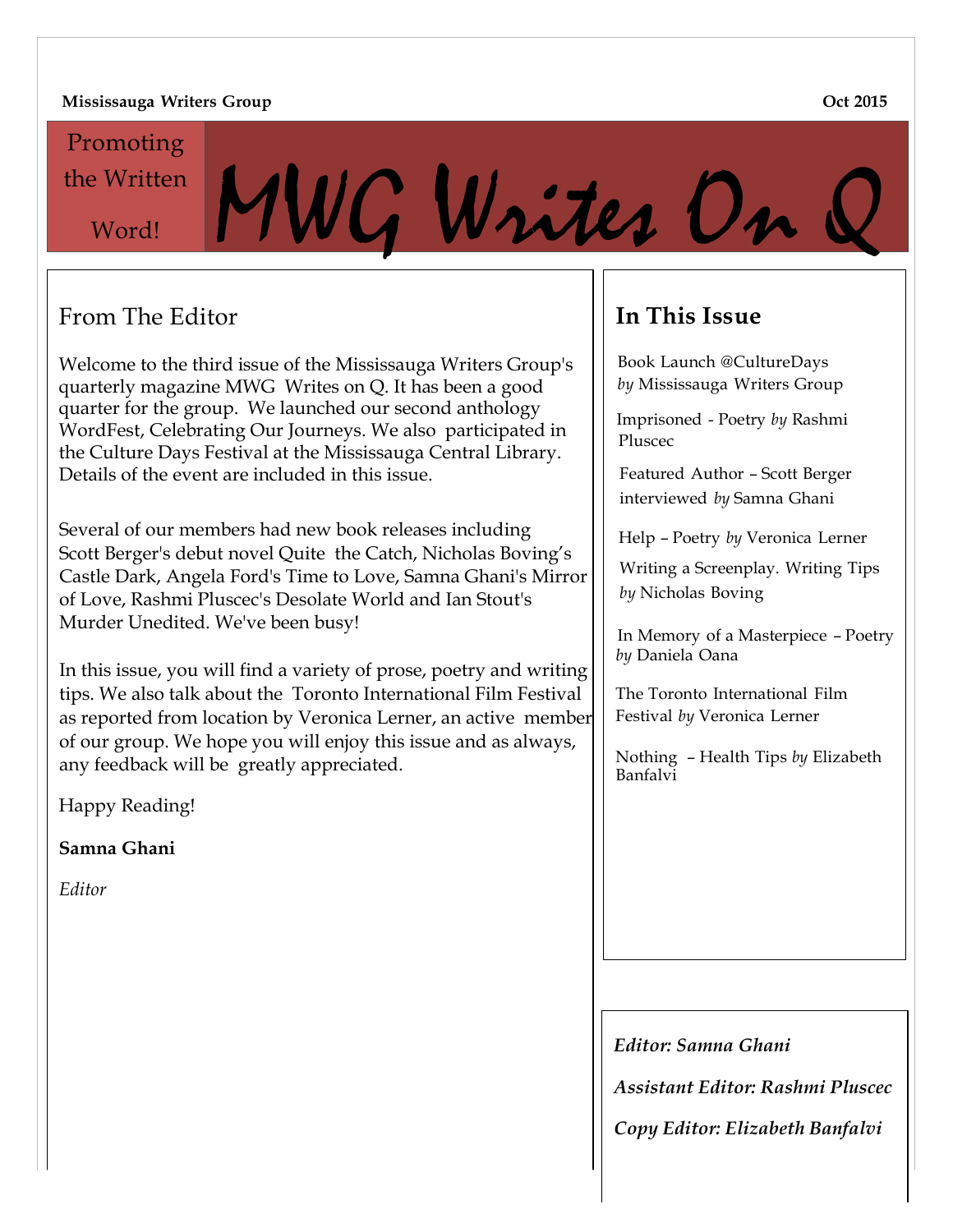

## **Word Fest, Celebrating Our Journeys [@CultureDays](mailto:@CultureDays)**

The Mississauga Writers Group launched its new anthology Word Fest, Celebrating Our Journeys on the 26th of September during the Culture Days festival at the Mississauga Central Library.

The place buzzed with excitement with people from diverse backgrounds and cultures attended the event. The members of MWG participated throughout the day and interacted with the general public, talking about books, books and more books. In addition, MWG conducted a workshop on the writing process where four specific topics were discussed:

Why do we want to write? by Hans Victor von Maltzahn How do we write? by Joseph Monachino Now how do we complete it? by Elizabeth Banfalvi How do we get it published? by Elizabeth Banfalvi

Each section generated some interesting questions and insightful experiences. Overall, it was a great experience for MWG and we hope to have more productive sessions at the library in the future as well. Here are a few pics of MWG @CultureDays







.

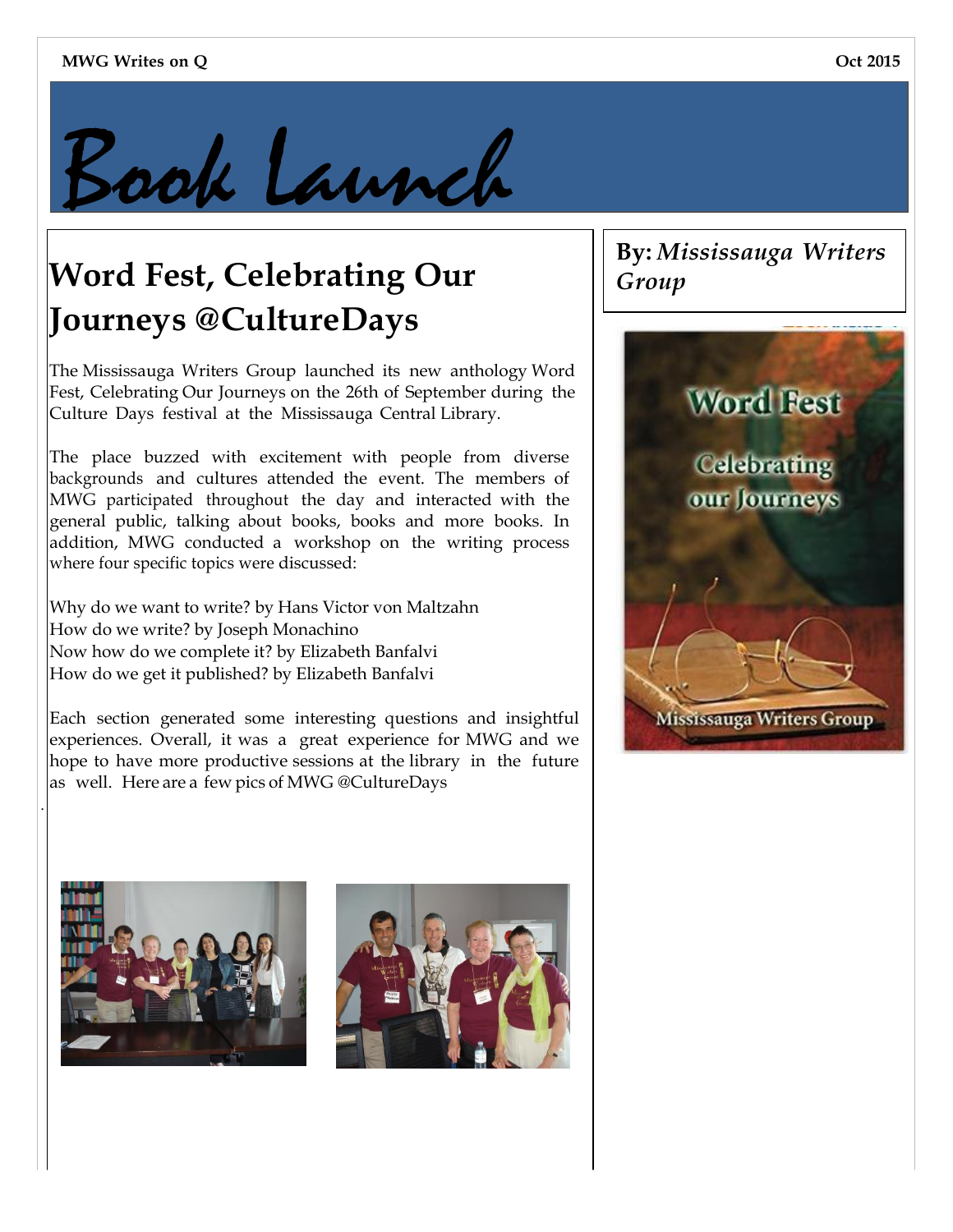#### **Mississauga Writers Group**



# Imprisoned

shards that cut pieces that reflect some sharp edges some smooth bubbles

a shattered picture Of a moment perfectly captured

Of a perfect moment captured

Of a perfect moment captured perfectly

Of a captured moment

in these pieces a beginning an end. a fragmented past a dichotomous future.

## By: Rashmi Pluscec

Author of poetry books *Chaos* and *Desolate World*. Poet on anthologies *Threads*, *Passages*, *Ballads* and *Word Fest*.

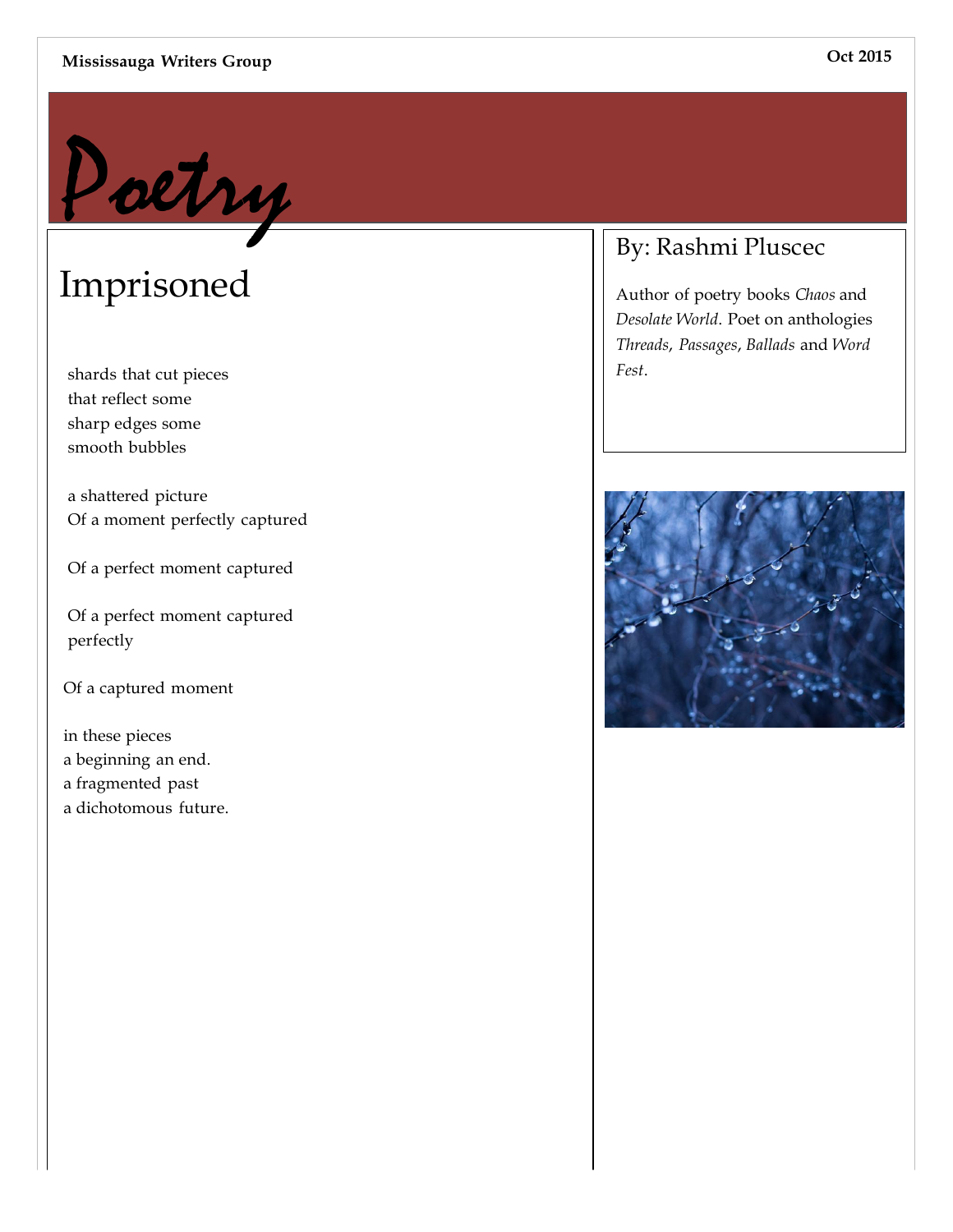

# **Scott Berger**



Scott has been writing since 2006 when he got the writing bug after reading a chapter of a co-worker's story. The previous 40-something years were spent gathering experiences or imagining them. Scott lives in the Greater Toronto Area with his wife Rita and a 100-pound Rottweiler named Puppy.

In an exclusive interview, Scott shares his thoughts and feelings about writing and the writing process. Enjoy!

### **Why do you write?**

I write because

**Which writers inspire you?** Sydney Sheldon and Stephen King.

### **What is your favourite book and why?**

Prisoner of Tehran by Marina Nemat. A true story so implausible that if I wrote it, calling it fiction, no one would believe it. So well written I felt like I was there.

## **By: Samna Ghani**

Regional Editor, Health Management.org; Author with Books to Go Now and Laurus Publishing.

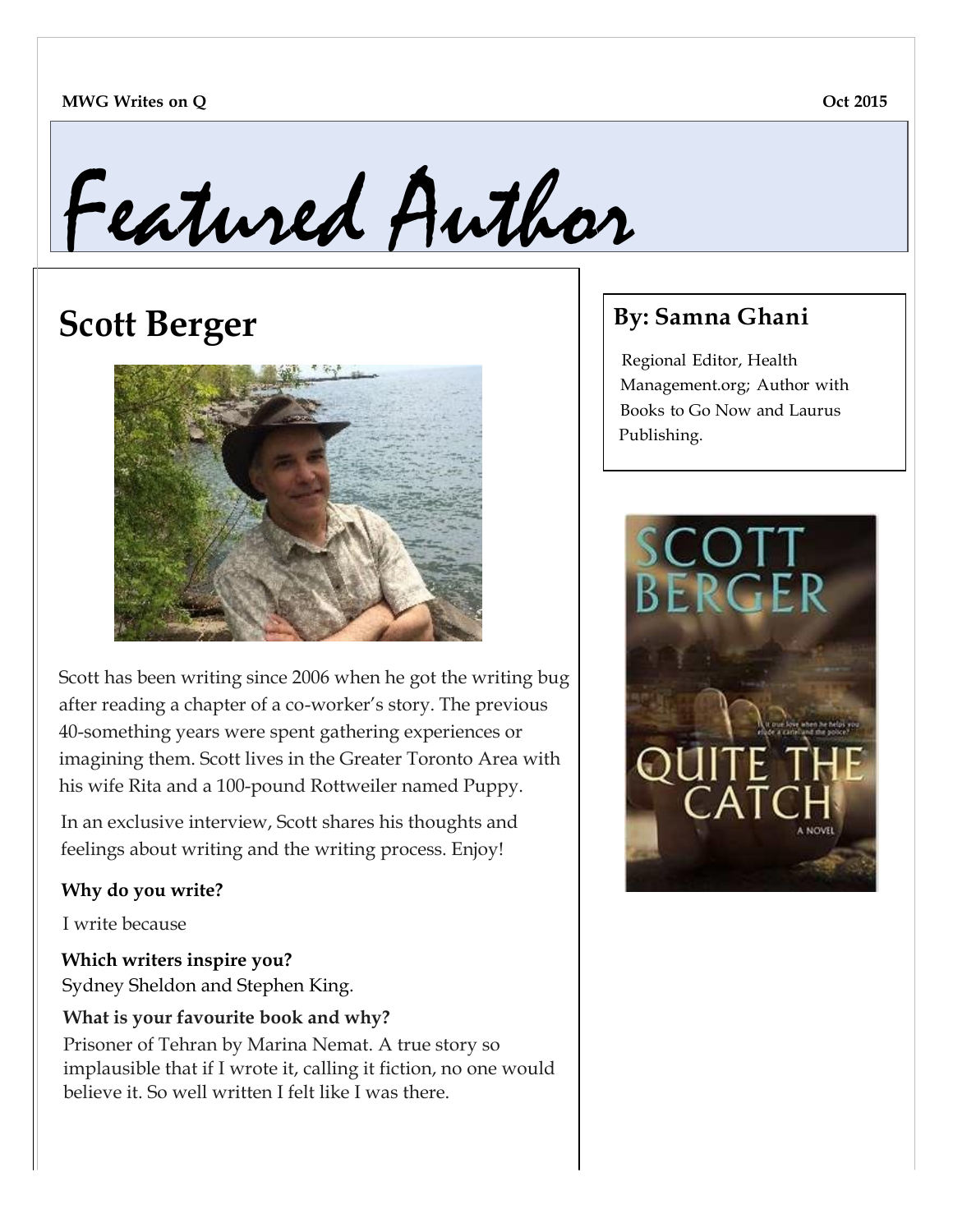

#### **What do you think is the easiest thing about writing? What is the most difficult?**

Coming up with new ideas is the easiest. The most difficult is editing. It's like counting the brush strokes on the Mona Lisa.

**From books that have already been published by other authors, which book do you wish you had written?**

Good question! Anything by Stephen King, I guess. His stories are classics, but I also learn about writing when I read him.

#### **How do you market your books?**

I'm new at it, so it's blogs, websites, word of mouth. My wife makes a wonderful press agent. She actually helped make a sale from a swimming pool in Niagara Falls!

#### **Any new release? If yes, what is it about?**

I do have a new release. It's actually my debut novel, Quite The Catch. It's about a Columbian woman who meets a vacationing doctor from Alabama when a cartel blows up her family's deep sea fishing boat. She survives only because he pulls her from the sea and rushes her to a hospital. When she realizes she has amnesia, he knows he can't leave her. When another attempt on her life fails, the two find both the cartel and police on their trail. They realize the money the cartel claims her brother stole from them may be the key to their future ... if they have one.

### **Book blurb**

When a Colombian cartel blows up her family's fishing boat looking for their stolen money, Gabriela Concepción faces a new world. Her father and brother are dead, and she would've been were it not for a vacationing Alabama doctor, Royce Haddon. But when she kills two cartel gunmen, their situation goes from bad to worse. Now on the run from the police and the cartel, Gabriela and Royce decide the stolen money, if it exists, is the key to ending their nightmare. But can they find it before they are found? And what if they do? Then what? Where do they go from there?

You can find out more about Scott:

Website: https://romanticadventurestories.wordpress.com[/](http://berger-new-rom-suspense.blogspot.ca/) [Blog: http://berger-new-rom-suspense.blogspot.ca/](http://berger-new-rom-suspense.blogspot.ca/) [Facebook: https://www.facebook.com/bergernewromsuspense](http://www.facebook.com/bergernewromsuspense) Amazon Author Page: <http://www.amazon.com/Scott-Berger/e/B014YXWDT4/> ref=dp\_byline\_cont\_ebooks\_1 Book Link: [http://www.amazon.com/Quite-Catch-Scott-Berger/dp/1517303281/ref=asap](http://www.amazon.com/Quite-Catch-Scott-Berger/dp/1517303281/ref)\_bc?ie= UTF8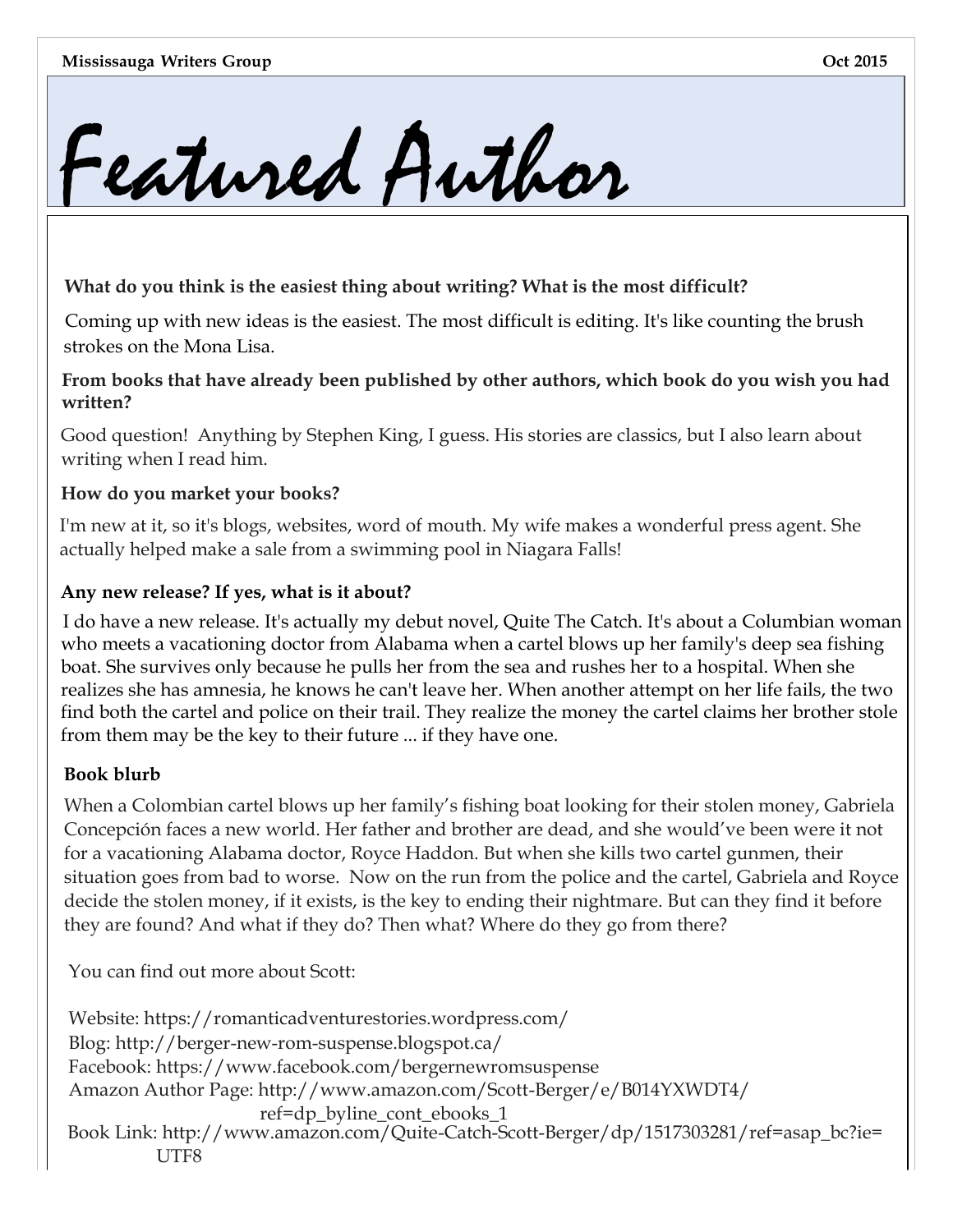#### **MWG Writes on Q**



## **Help**

I search for a lifeline to throw it my thoughts moving in the dark

is all in vain my cries are muffled by deaf ears

why scream they say there is no such lifeline hang on what is left

only I don't see it and smashed to crumbs I slowly dribble under the rocks

go then on the spiral the road towards the light is wide open

look there for a lifeline you only have to find

...to find it..

in yourself

### **By: Veronica Lerner**

Editor of Romanian newspaper *Observatorul*. Author of five books of prose and poetry.

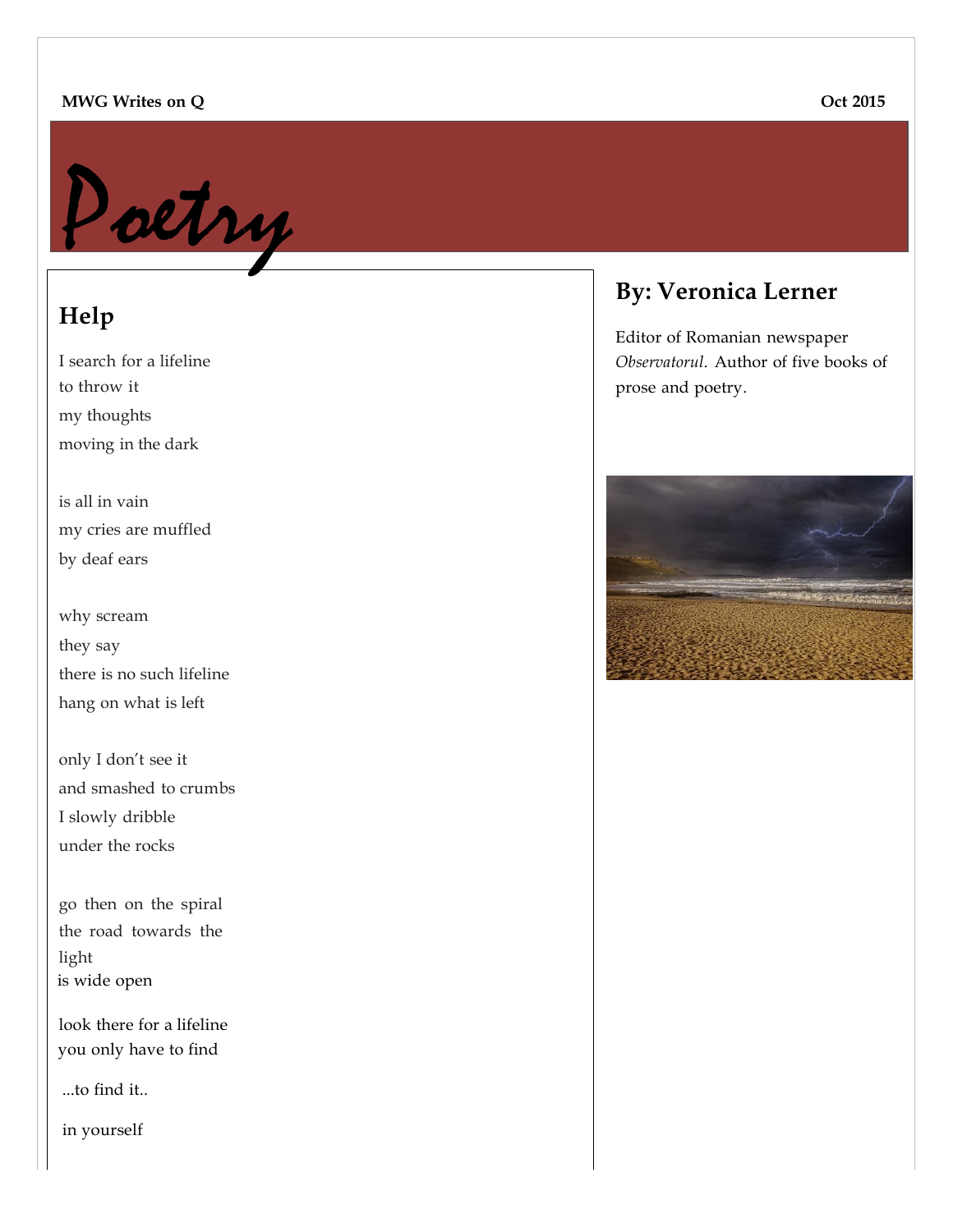A Thing of Bits & Pieces

# **Writing a Screenplay**

When the MWG first started, I gave a short talk on some of the dos and don'ts when writing and submitting screenplays. Samna very kindly asked if I would put it into written form, so for those of you who feel like dipping a toe into the murky waters of writing for the cinema, here are a few thoughts.

A good screenplay is a very difficult thing to write, especially if it's an original one and not an adaptation. For one thing you're confined to a certain number of pages, and secondly you must obey the law of "show, don't tell".

In a novel you can waffle to your heart's content, switch onto almost any side-track you like so long as it advances the story – and even if it doesn't your reader will probably forgive you if the writing is entertaining enough.

In a screenplay, every line of dialogue, every action must advance the story, and if you feel compelled to write a flashback it had better be there for a damned good reason. Fail to advance the story, leave glaring gaps and you'll lose your audience quicker than a dollar in a slot machine.

In a screenplay you MUST NOT describe an actor's thoughts or emotions. That's their job. It's the director's job to tell them what to think and feel and how to get it across to the audience. Some actors can, most can't. The late critic Dorothy Parker said of Katherine Hepburn "She ran through the gamut of her emotions, from A to B." It's an opinion.

By: Nicholas Boving Author of the "*Maxim Gunn*" and "*Frances West"* series of action/adventure books.

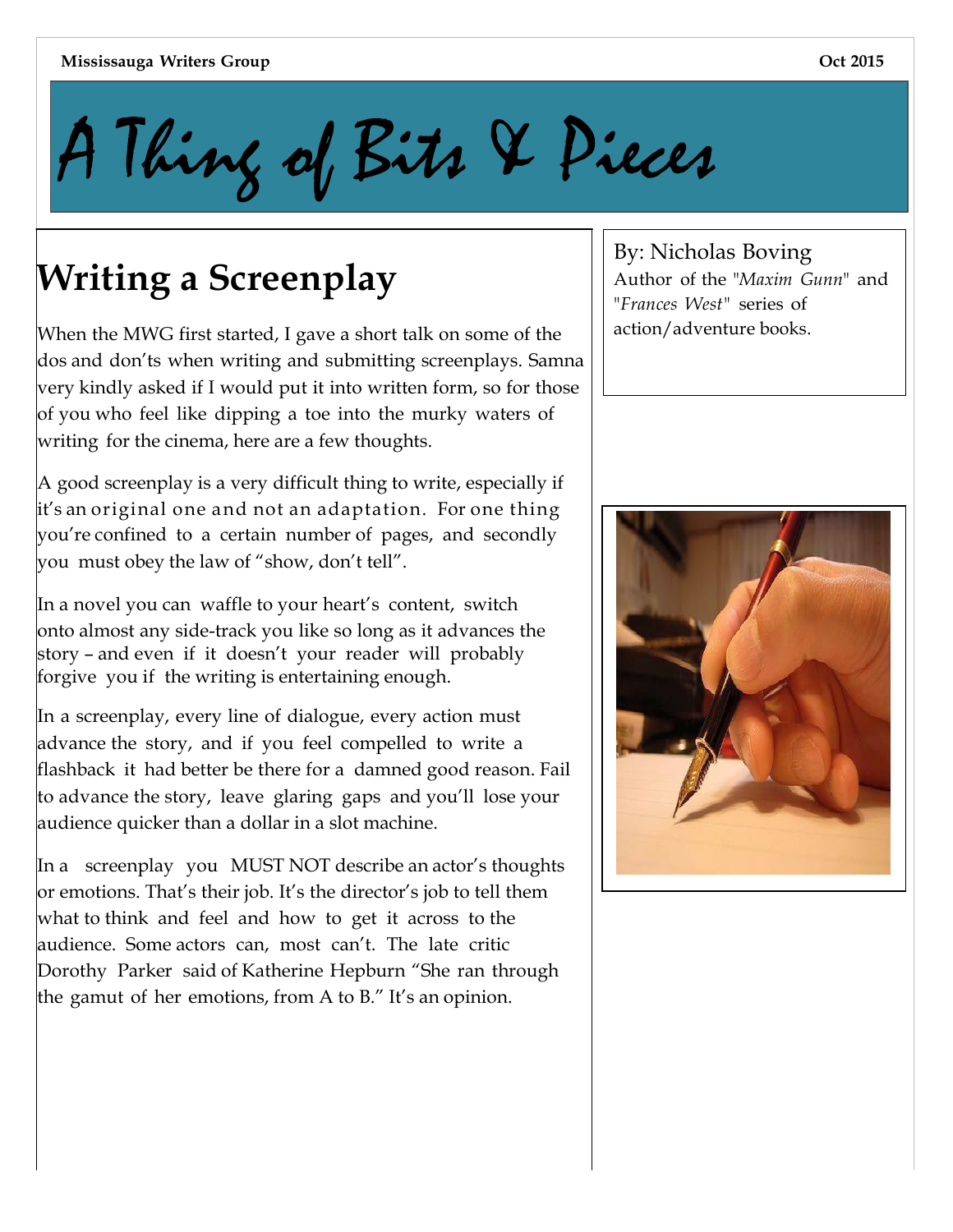#### **MWG Writes on Q**

**Oct 2015**

# A Thing of Bits & Pieces

There is approximately one page per minute of screen time. Therefore, the standard screenplay is about 120 pages. Believe it when I say the first thing a reader/director/actor/whoever will do on picking up your masterwork, will be to turn to the last page. And unless you're someone very well known or a big star is already on board, it'll probably go straight in the trash if it's way over this limit.

Never, ever, EVER begin a script without working out your outline first. If you do not you will almost certainly end up with a cold mass of tangled spaghetti that only you will love. This "Treatment" can be as short as a few pages, sketching out scenes, or even longer than the finished screenplay. Whatever works for you is good, but it must be done.

Divide your screenplay into three acts. It's a play, just with a lot more action and scenes.

1st Act – Approximately 30 minutes. This is the setup. It starts with scenes that really get the attention or sets the mood in some way, and lets the audience know what they're in for. It must grab them or they'll reach for their coats.

2nd Act. Approximately 60 minutes. The main action. You must maintain a beat; a series of ups and downs. This is where you get the hero/heroine up a tree and throw rocks at them. He/She has to get out of it, or be got out by others we already know about (see 1st act) NO DEUS EX MACHINA, meaning, no tenth cavalry to rescue just as the settlers are about to get shot full of arrows.

Maintain the beat the whole way through. Each beat is when something happens: either action or verbal conflict. CONFLICT is crucial: it's what keeps the paying customers in their seats. Conflict doesn't have to be action with guns and explosions; it can be verbal or emotional. He loves me, he loves me not. Boy gets girl, boy loses girl. It's the beat. Make something happen every five pages.

3rd Act. Approximately 30 minutes. The finale. The resolution. The end. Hopefully explosive, heart wrenching, huge sigh of relief, a three-hanky job.

A film's ending is crucial. It is the last thing an audience sees and often the last thing it remembers upon leaving the theatre. Indeed, it's no stretch to suggest that, more than any other part of the film the ending is the most important.

In fact, the only really vital bits of a screenplay – being cynical – are the beginning (you've got to hook the audience and keep them in their seats), and the ending. (They've got to leave the movie theatre thinking/saying "My God that was good")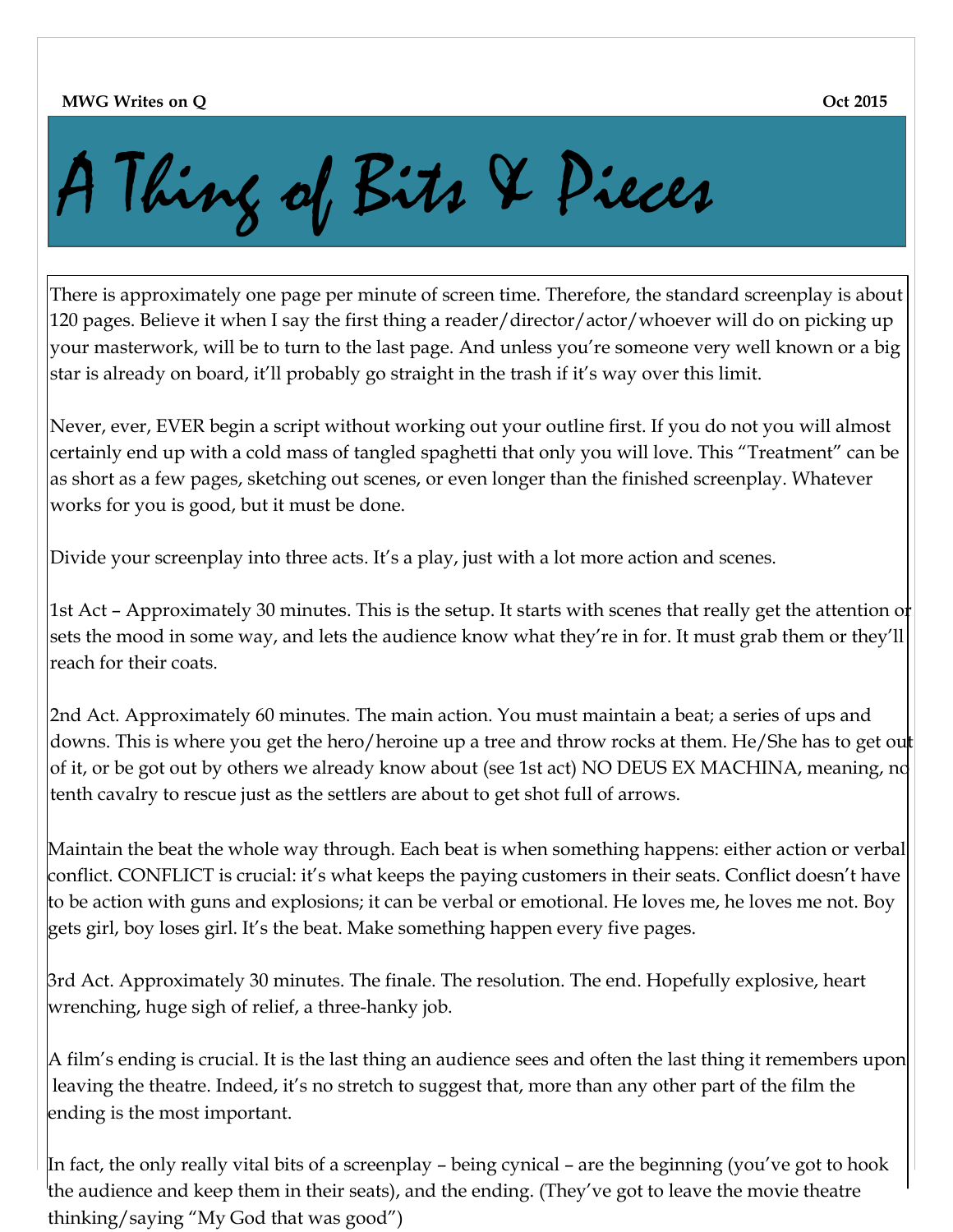#### **MWG Writes on Q**

# A Thing of Bits & Pieces

If you want a really good example of screenplays that will never date, read something by Alfred Hitchcock.

Never let the pace lag or you will lose the audience.

Never promise something and fail to deliver. If you bring something in early on like a gun, or a knife, it must be used otherwise why bring it in at all?

The exception being the "MacGuffin"– a term invented by Alfred Hitchcock – to describe the object that drives the plot forward but is never used. For example: the Maltese Falcon or the Holy Grail in Indiana Iones.

The element that distinguishes a MacGuffin from other types of plot devices is that it is not important what the object specifically is. Anything that serves as a motivation will do. The MacGuffin might even be ambiguous. Its importance is accepted by the story's characters, but it does not actually have any effect on the story. It can be generic or left open to interpretation.

On the nose dialogue. We get it! Don't beat us over the head with it! Much better to leave a sentence hanging, use a knowing look, or a gesture, and leave the rest to subtext. Every word of dialogue must be meaningful and help advance the story – the same applies to actions.

No Talking Heads and no exposition. This means, among other things, no characters yakking at us telling us what's going on. Again, we get it!

As with any rule, there are exceptions, like courtroom dramas in which the whole story is about the brilliance of the lawyers and their skill with words.

People talk in clichés; we all do. But avoid them in a screenplay if you can, or unless one is necessary. It annoys the reader and the director and the audience.

No unnecessary scenes or actions. Eliminate the obvious. If a character tells us she's going to the library, that's good enough. The next scene should show her IN the library – or not, unless there is a reason: for example if it's a thriller and she has a stalker – then various in-between scenes may be important.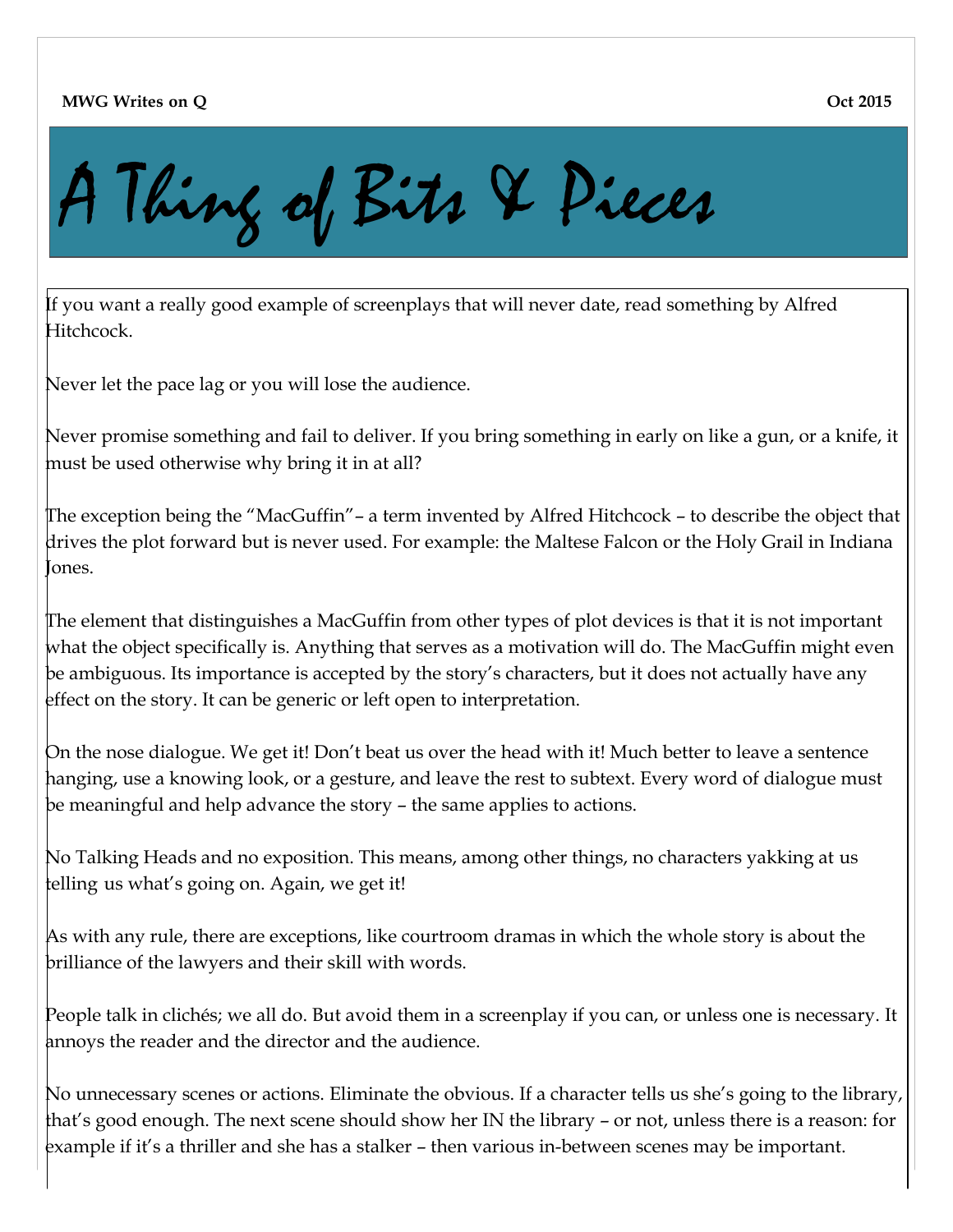# A Thing of Bits & Pieces

White space. Means exactly that. A page of screenplay that's a mass of type is a lousy page. There is obviously too much dialogue, instruction, detailed action, description. The director is going to put a line through it anyway, so why write it? If Tom and Jerry get into a fight, say exactly that. The director and fight arrangers will take care of the rest.

Do not add directorial instructions such as scene transitions, lighting etc. This is the director's job and she/he will do it their way, not yours.

Unlike conventional publishers who may have their own preferred formats, screenplays MUST be presented in accordance with industry standards. They are ALWAYS written in the present tense, the font is Courier New, 12 point, correctly formatted (indents for dialogue, actions, descriptions etc), page numbers at top RH corner – get a screenplay programme and it will do all this automatically. Do not present your screenplay in a three-ring binder. It should have simple cover stock covers, white (no day-glo pink etc) held by three brass brads. The title page also has your name and address and contacts.

Once it's all done and you're satisfied, write your "pitch". This is where you, often literally, stand in front of a producer or director and try to sell them your story. It's a step outline that's got to hold your audience's attention for about ten minutes. It is vital. It's often your one kick at the can, so make it the best it can be. Rehearse it in front of a mirror, just like a part in a play.

One last thing. If someone buys your screenplay, or your book gets optioned and made into a screenplay – it's unlikely you'll be asked to write the screenplay unless you're very well known - let it go. You've been paid for it, and no one's going to ask your advice ever again. The final result won't look like anything you started out with. Bank the cheque and move on.

Here's an article from InkTip on writing the synopsis of a screenplay - and how not to[.](http://inktip.com/article_single.php) http://inktip.com/article\_single.php?a\_id=146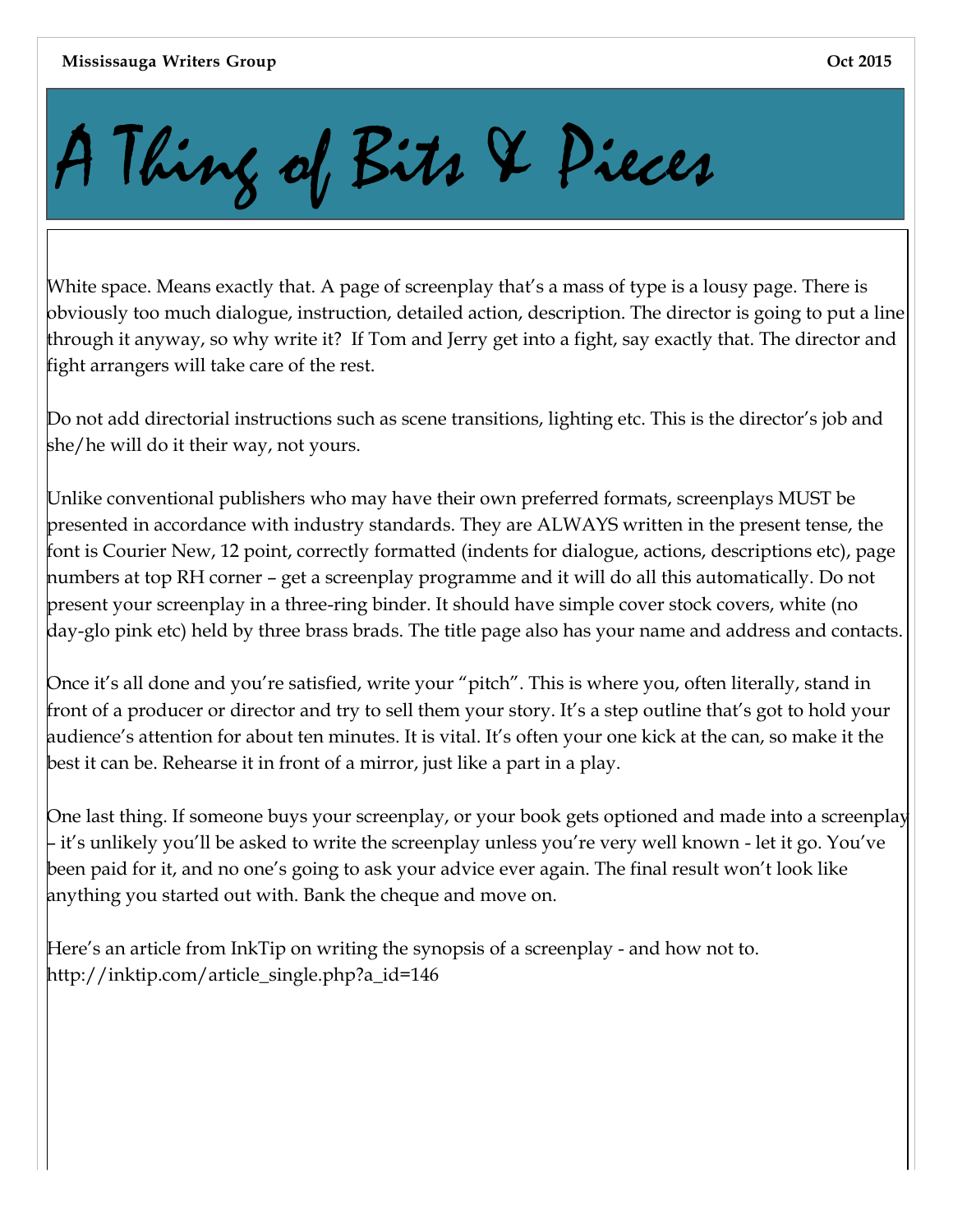

# **In Memory of a Masterpiece**

When piano keys are pressed, It's your fingers who awake them. It's them, too, who make them sing Your own thoughts softly to me Those too deep for your own lips To lift slowly to the surface

When violin strings resonate, It's your fingers who dance with them. It's your hand who leads each step, Going where you never thought you could To the dreams where you can run, Not stay prisoner to the grown

When a flute gets air, It's your lungs who give it life. It's them, too, who keep you breathing Your whole life into your chest That, which you have brought In your wound-free eyes again

When your lips part It's your love who strolls by me. It's your love who breaks free While serenading at my ear To which you whisper your vows Till your last breath is taken

When a drum gets a hit, It's your heart who's hit along. It's also your heart Who ends the symphony conducted That, which left a weeping audience And a masterpiece behind

By: Daniela Oana Poet of traditional and contemporary genres; has written in French, Romanian and English.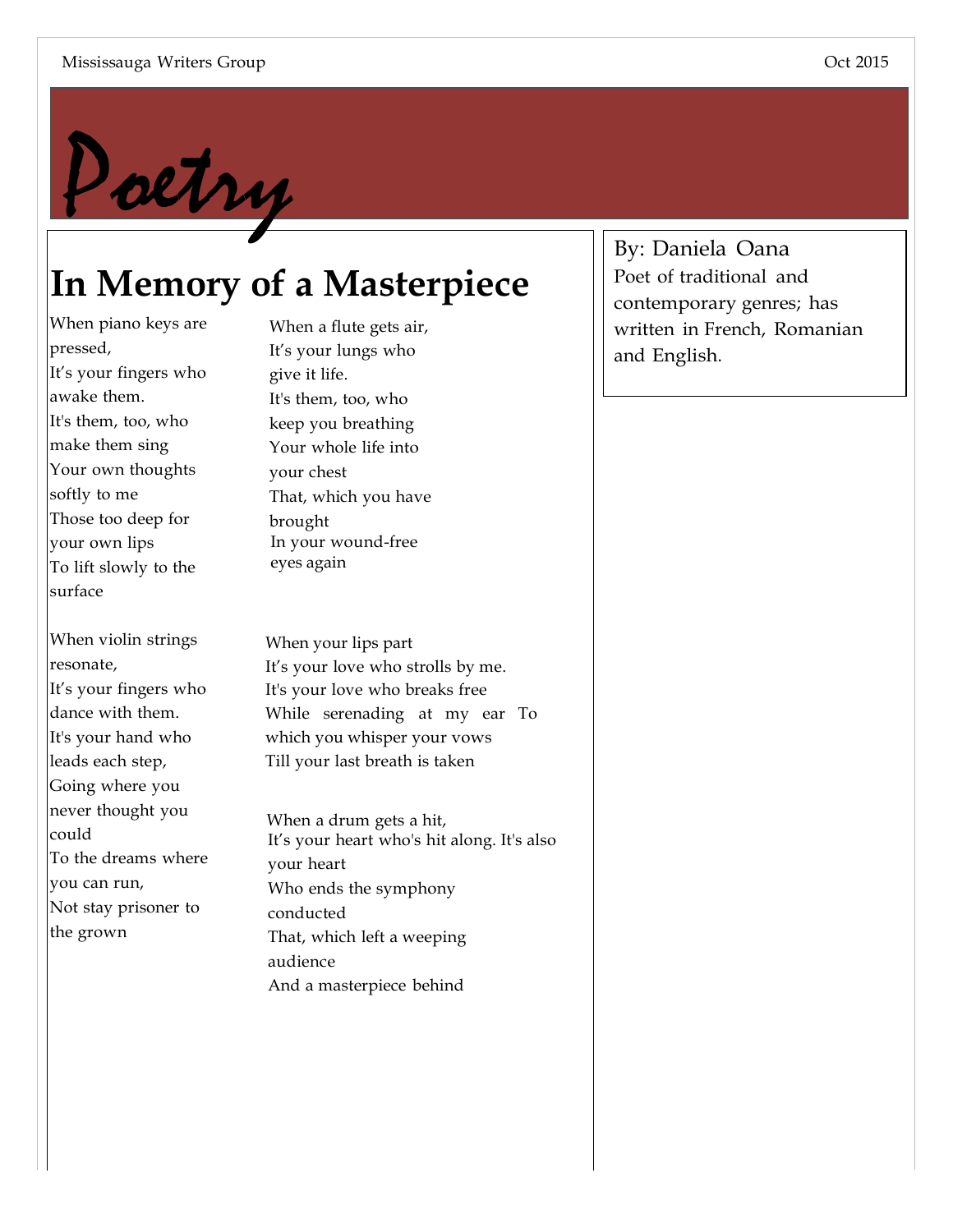# MWG @ TIFF

## **Toronto International Film Festival**

Veronica Lerner, a member of the Mississauga Writers Group, covered the Toronto International Film Festival. Here's her take on the event!

While movies continue to be the KEY feature of TIFF, the thing that stood out most this year were the number of people who attended the event. There were so many showings and so much buzz and excitement that even the reporters and spectators within the Press & Industry Screenings, where I was, stayed only 20 minutes and then were rushing to see other movies.

The annual event was as popular as ever this year. A great festival comparable to Cannes. The best thing is that the directors and actors feel at ease with the general public which makes it even more worthwhile for people who enthusiastically wait for this festival. There were over 140,000 people this year at TIFF, in its 40th year in the vibrant city of Toronto. Here are few pics giving you a glimpse of this fabulous festival.



## **By: Veronica Lerner**

Editor of Romanian newspaper *Observatorul*. Author of five books of prose and poetry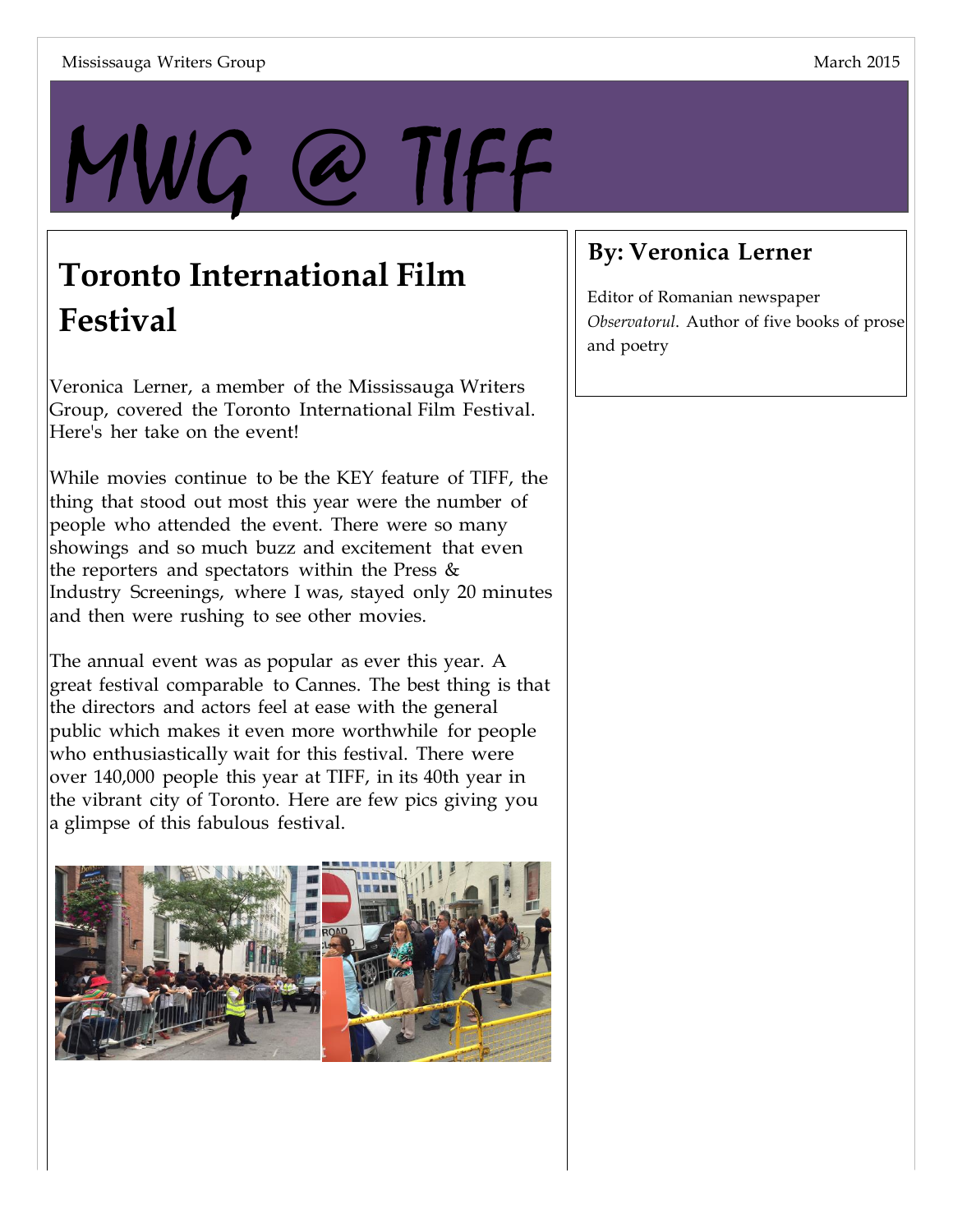Mississauga Writers Group

# New Releases by MWG

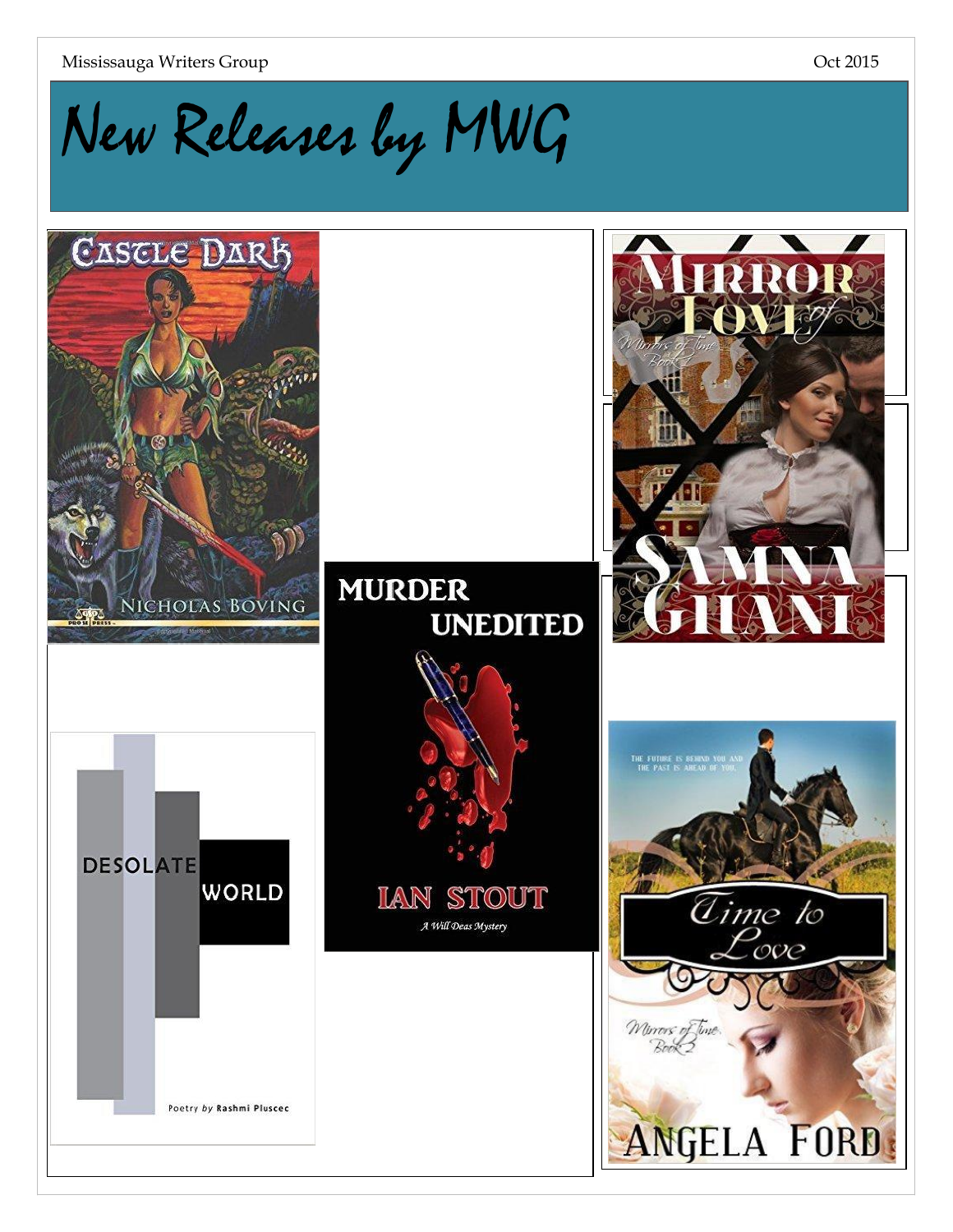Health and Wellness

# **Nothing**

What is nothing? *Nothing*. What is the value of nothing? *Nothing*. How does nothing feel? Here is a different answer. Depending on where the feeling of nothing comes from is how it is felt. When we feel nothing, it is usually related to something. Is it a loss? Then the feeling is relative to the worth of the loss. Is it emptiness? Then we have a feeling of nothing being there or of having nothing to fill the void. This is usually associated again with loss of some kind. When we feel we have released and forgiven everything and there is nothing left, then it is a healthier feeling. *Nothing* can be defined as no-thing.

If we associate *nothing* to our five senses, it takes on another variation of *nothing*. To see – what do we see when we see nothing – do we dismiss it or do we see the clarity of nothing being there? Even the blind see something even though their quality of vision might not be able to define the sight.

To hear – a deaf person can pick up some noise even when there is a lack of sound. Sound is energy. We pick up on most of the sounds but *nothing* can be louder. We usually try to define the sounds which surround us like music, physical sounds, nature sounds or usual recognizable sounds. When we can't recognize it, then we prefer to get back to what is familiar. *Nothing* is stressful for some.

To taste and smell – these two go together. Nothing can smell because there is an anticipation of smell and taste. *Nothing* can fill our mouths with sensations of what could be. There is a taste of nothing but some can be leftover tastes like toothpaste or food eaten. Again like sound, the anticipation of taste in our mouths can be greater.

## **By: Elizabeth Banfalvi**

Author of *Meditation* book series. Certified Reflexologist. Conducts workshops on stress & meditation.